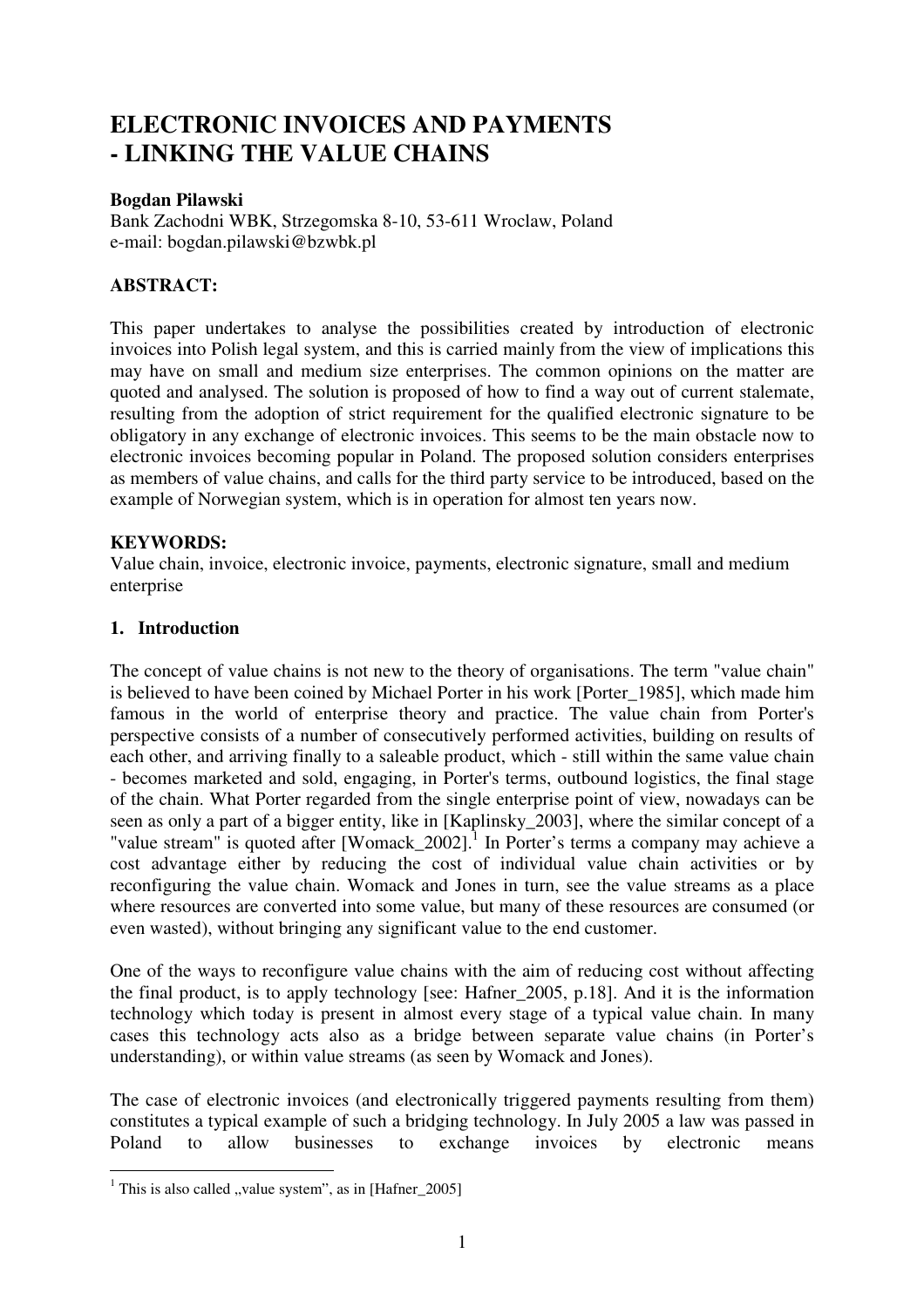[Dziennik Ustaw 1119]. This has not been without controversy, since, in contrary to the solution adopted widely in the countries of European Union, Polish lawmakers decided to require the parties exchanging electronic invoices to use a qualified electronic signature to prove origins of such an invoice and its integrity. This certainly will not help in adoption of those invoices by business, and especially by Polish small and medium size enterprises. And it is these companies that create most of value chains present in industry and trade today.

# **2. Small and medium enterprises in Poland**

There is no single definition available of small and medium enterprise (SME) category, which will allow comparing them worldwide. Many countries and organisations are using their own comparison criteria. E.g. OECD adopts in general the EU classification of  $SME<sup>2</sup>$ , but uses its own criteria in its statistics and reports. Its classification is based on number of employees of an enterprise only, and even within this particular aspect, it is different than that of EU [see: Bankier\_2005, and also OECD\_2005, p.17].

Poland has adopted the EU rules for classification of SMEs, and made it a law by including it into the Economic Freedom Act of 2 July 2004 [Dziennik\_Ustaw\_1807]. The detailed criteria for micro, small and medium size enterprises are contained in articles 104 through 106 of this act, and are presented in Table 1.

Table 1

Classification of enterprises in Poland

| Classification                        | Size of the enterprise |                 |                 |
|---------------------------------------|------------------------|-----------------|-----------------|
| criteria*)                            | Micro                  | Small           | Medium          |
| No. of employees                      | Less than 10           | Less than 50    | Less than 250   |
| Annual turnover<br>$\epsilon$ million | No more than $2$       | No more than 10 | No more than 50 |
| Total assets<br>$\epsilon$ million    | No more than 2         | No more than 10 | No more than 43 |

\*) to be qualified as belonging to a given category the enterprise must fulfil one of the three criteria

during one of the last two reporting years [Dziennik\_Ustaw\_1807]

*Source: author's design based on [Dziennik\_Ustaw\_1807]* 

One can assume, all enterprises beyond the scale presented in Table 1, are categorised as large enterprises.

According to [Bankier\_2005] report Polish sector of small and medium enterprises provides nearly half of country's GNP, while in fifteen "old" EU countries this is of approx. 60% of GNP [SAP\_2004]. This meaningful role of SMEs in Polish economy does not reflect the level of IT solutions used by them. The scope and the role of IT in those enterprises are subject of research, carried since 2003 by Szkoła Główna Handlowa and Polish division of Microsoft Corporation. The results of this research are published as reports designed and compiled by Tomasz Kulisiewicz, a renown Polish IT expert and IT market analyst. Along with each report an index (MSI) is calculated, providing a synthetic indication of trends [see: Kulisiewicz 2004 and Kulisiewicz 2005].

<sup>&</sup>lt;sup>2</sup> for details see Annex to [EU\_1993/361/EC]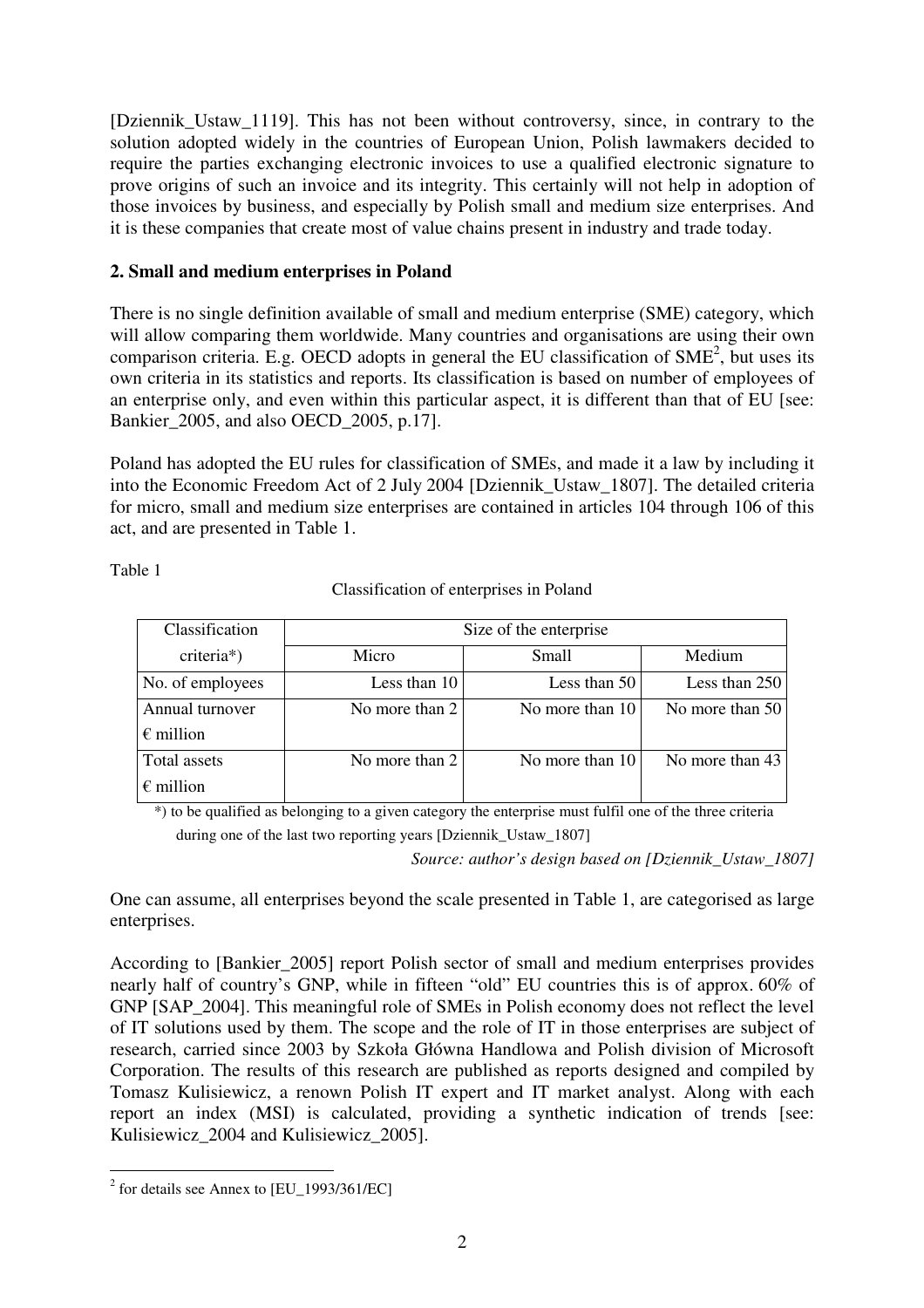The latest report of that line (Spring 2006) was not publicly available at the time this paper was compiled, but its short review published in Computerworld weekly claims the MSI indicator stays at its historic maximum for the second quarter in a row. Despite this and similarly to what resulted from earlier research – 60% of companies analysed claim, they do not see the expenditure and effort put on information technology as bringing down their cost level or as increasing their income. $3$ 

This opinion might be subjective to the extent, but it is also a kind of warning, that the introduction of the very law on electronic invoices will not simply result in wide spontaneous adoption of this new opportunity for SMEs, as some sources attempt to claim.

# **3. Electronic invoices**

The resolution of Polish Ministry of Finance on issuing and sending of invoices by electronic means [Dziennik\_Ustaw\_1119], in power since mid 2005, has become a source of numerous controversies, even before it became a law. The main reason for that was the requirement of using the qualified electronic signature to ensure the integrity of the invoice.<sup>4</sup>

This requirement finally became a law, despite it is out of line with EU regulations, which leave the subject of electronic signature to the decision of EU member states [see:  $EU_2001/115/EC$ , article  $2]^5$ . One needs to consider also, that the [Engel-Flechsig<sub>2003]</sub> report, which has a status of official CEN<sup>6</sup> document, clearly states that the standards related to a qualified electronic signature have not yet reached the maturity level expected by the EU commission, and that "*QES [Qualified Electronic Signatures] may be suitable for formal "one off" documents such as contracts, but could be considered as providing disproportionately high security in relation to most common business invoicing scenarios, as well as a very costly solution*"

The Polish requirement for the electronic invoices to be provided with qualified electronic signatures has serious implications, making significant obstacles to the process of invoice exchange using third party go-betweens. The solution of that kind is discussed later in this paper, as particularly suitable for the needs of small and medium size enterprises.

The Polish requirement can also result in problems while exchanging the electronic invoices with parties in the states with different regulations. For Polish companies it means the exchange of electronic invoices with their counterparts in the countries of the so called Old-EU would prove impossible. From among those states only UK and Finland allow for electronic signature to be used, but they are still not compulsory there.

There is similar requirement in France, Belgium, Spain, Ireland and Niderlands, but all those countries use a category of "advanced electronic signature" [see Engel-Flehcsig 2003, page 43]. The main difference between the two is, that the "advanced electronic signature"

 $\overline{a}$ 3 see: Szymon Augustyniak, *Wi*ę*cej IT w MSP*" (More IT in SMEs), www.computerworld.pl, 10/3/2006

<sup>&</sup>lt;sup>4</sup> this, not without help of some media, created another misunderstanding, since electronic signature in this case does not substitute a hand written signature; throughout the EU (hence also in Poland) there is no requirement for invoice to be signed (requirement for this has been abolished in 1977, see [EEC\_77/388, page 63]; possible misunderstandings likely to result on this basis are discussed also in [Engel-Flechsig\_2003, page 43]

<sup>&</sup>lt;sup>5</sup> similar view has been expressed also in numerous comments in Poland

<sup>6</sup> CEN – Comité Européen de Normalisation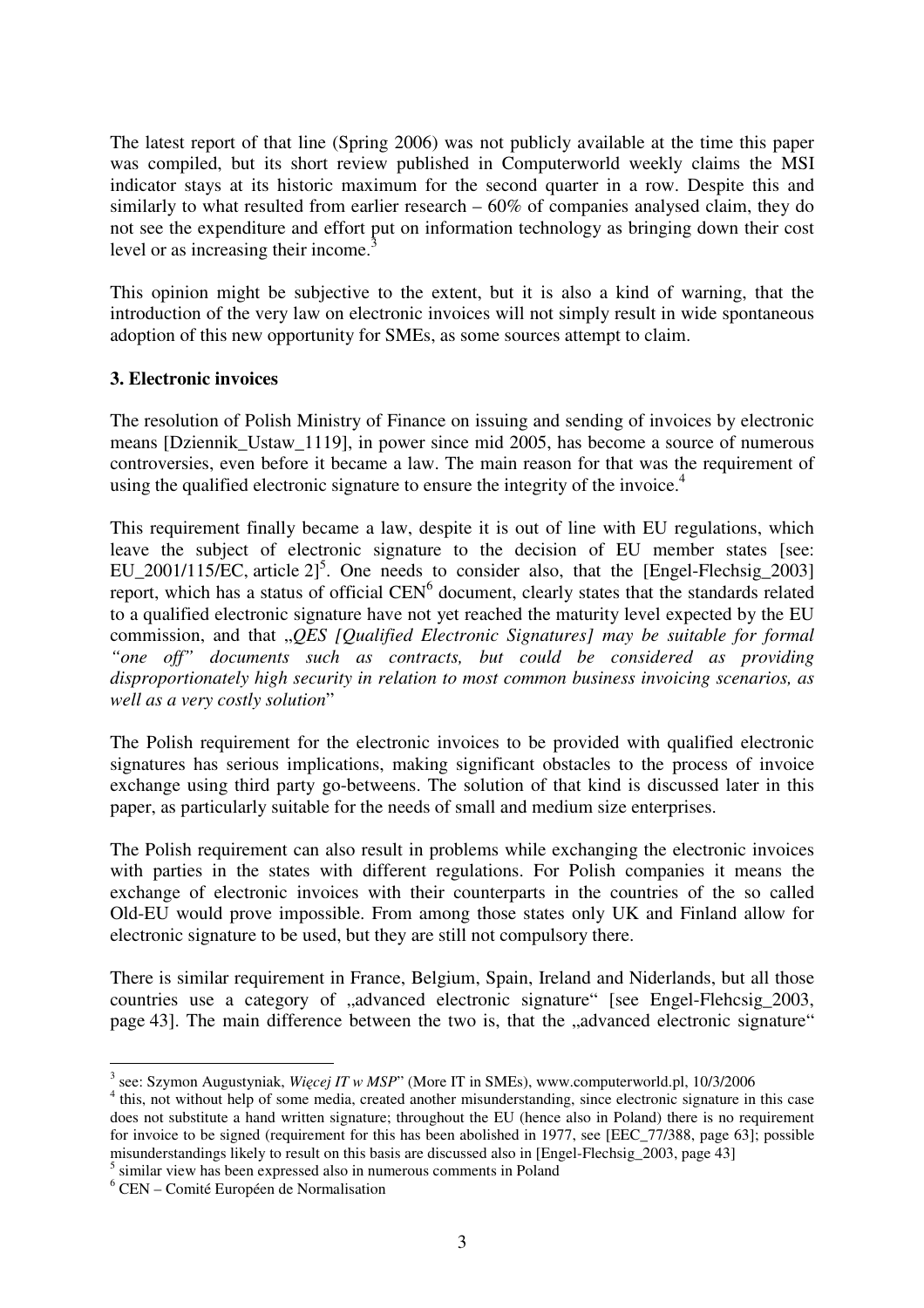allows to use signature certification services from beyond the official, dedicated structures, while complying with rules adopted by the latter. Example of this could be the service granted within a group of companies.

However, if to leave aside, for a while, the requirement discussed here, it looks that most opinions expressed on the subject regard the very possibility of sending an invoice via electronic means, as a significant convenience and a source of meaningful effects.<sup>7</sup>

In reality however this solution, as it is available now, puts at the disposal of the parties involved (seller and buyer) only the form of transport alternative to used for paper documents. And the only direct effect of this could be the shortening of the time period between the moment the invoice is sent and received. The indirect effect, like saving on paper and postage, has only a significant meaning when the seller issues and sends huge number of invoices, each of which calls for relatively small value.<sup>8</sup>

The shortening of invoice transportation time (currently, for domestic letters, this is of approx. 2-3 days) would mean something at all, if it would speed up the circulation of goods and money, provided however, the buyers would feel obliged to pay their invoices earlier. Nevertheless, if the invoice itself does not indicate to the contrary, the law requires the buyer to pay the invoice "without delay" (article 455 of Polish Civil Code). This, in turn, according to the resolution passed by Supreme Court on 28 May 1991 (II CR/623/90) means "within 14 days" since the request for payment, and the invoice has been received by buyer. The same Supreme Court however in its another verdict of 19 May 1992 (III CZP, 56/92 OSNCP 1992/12, pos. 219) has stated, that the invoice has also the role of payment request, only when the requested conditions and date of payment, were explicitly expressed in the invoice itself.<sup>9</sup>

It is clear, then, that faster delivery of the invoice does not affect the payment date expressed in it. And that leads to the conclusion, that sending an invoice by electronic means, does not affect the process of money circulation. Hence, in the conditions prevailing among SMEs, there is little, if anything, to be gained from only changing the means of transportation of invoices, and that seems to be the main reason that the interest of businesses in this solution is very limited indeed.

#### **4. Invoices in SMEs**

 $\overline{a}$ 

The invoice has a number of functions:

- − It is a formal declaration the delivery has been made, or the service accomplished,
- − Could have the role of payment request<sup>10</sup>
- − Contains various state required information, on related duties like taxes, customs fees, excise etc.

<sup>7</sup> e.g. the "*Rzeczpospolita*" daily of 16 February 2006 has published an article on electronic invoices "*Small companies rarely reach for easements*", assuming in advance and automatically, that an electronic invoice has an advantage over traditional invoice; the same approach is taken by "*Gazeta prawna*" daily ("*The companies are afraid of e-invoices*"), which jumps to the conclusion that this results only from poor knowledge of facilities offered by electronic invoices solution

<sup>8</sup> the sellers of that kind, e.g. telecom operators or energy suppliers are paying lower postage, since they negotiate their tariffs with Post Office individually

<sup>9</sup> see: [Izdebski\_1997] and also archives of Poznań Accoutning Services Bureau (http://uzr.com.pl)

 $10$  see the deliberations on High Court verdicts above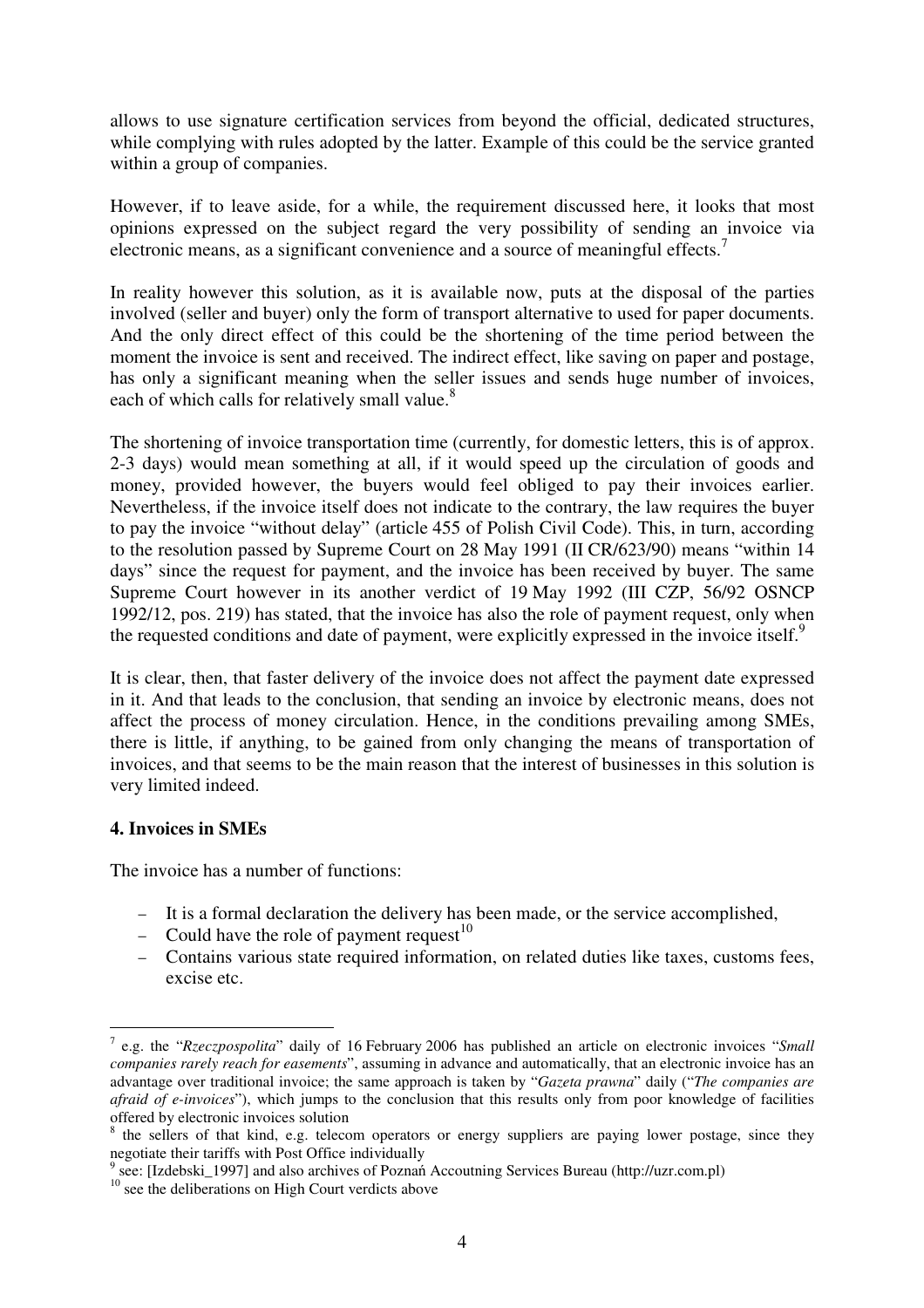The scope of information the invoice must carry is defined within the appropriate legal regulations, there is however no issuer's signature among them.<sup>11</sup> Te law does not regulate precisely the layout of invoice information. This does not affect the contents of the invoice, but this could be a factor limiting suitability of the invoice to automatic conversion from paper to electronic data other than its picture. A seller may issue the invoice in hand writing, or by machine means. The latter could mean typewriter, computer text editor or specialised computer program, or the integrated IT system.

The order above – from manual methods through to integrated systems, reflects also the growing level of automation of the activities involved in the act of issuing the invoice. Of all methods considered, only the integrated system allows for performing all possible account postings, changes to warehouse registers, along with the issue of invoice, allowing also for triggering actions necessary to replenish stocks, and reflecting the data necessary in reports and statistics.

The invoice issue from system other than integrated does not result in all those automatic functions, which are then performed manually, or are based on a manually initiated transfer of data between systems. What's important – the integrated systems are also provided with a capability of exchanging data with banking systems, and that allows also for automation of control of payments due, early reporting and managing threats to liquidity etc.

This whole process looks somehow similar from a buyer's perspective. The invoice data, regardless of how the invoice has been issued by a seller, must finally reach the accounting registers of the buyer. In most cases the data in question are input manually, while their posting to the proper accounts is performed more or less automatically, using computer systems.

In some cases the sellers, in order to force a quick and ensured payment of their invoices enter agreements with the organisations specialising in so called factoring operations. Factoring, in a sense (and put simple), is a kind of trading on payments due. The factoring organisation (The Factor) pays the invoice immediately, in exchange for taking on all the rights and obligations resulting from that invoice, for what it charges the fee, covering its service and risk.

In small enterprises the invoices are usually issued with specialised computer programs, which are available on the market. Simple program of that kind can be purchased for the amount of approx. PLN  $150 - 200$ .<sup>12</sup>

Such simple programs do not allow for import of invoice data from other systems, and they are usually not capable of exporting their data for further processing in other systems.

One can risk a thesis, that the scope of functions, and the level of complexity of invoicing programs used, grows in some proportion to the size of the enterprise, in which they are employed, reaching the level of integrated systems in large enterprises, and also in very limited number of medium size companies. This assumption gets confirmed, when looking on the data on implementation of IT systems, which are dedicated for small enterprises (see Table 2). This table shows the Polish SMEs mostly use COTS software with unit price not exceeding PLN 1000.

 $\overline{a}$ 

 $11$  the detail enumeration of these is given in chapter 4 of [Dziennik\_Ustaw\_798]

<sup>&</sup>lt;sup>12</sup> e.g. that is the list price the program called "Mikrosubiekt dla Windows" by Insert Company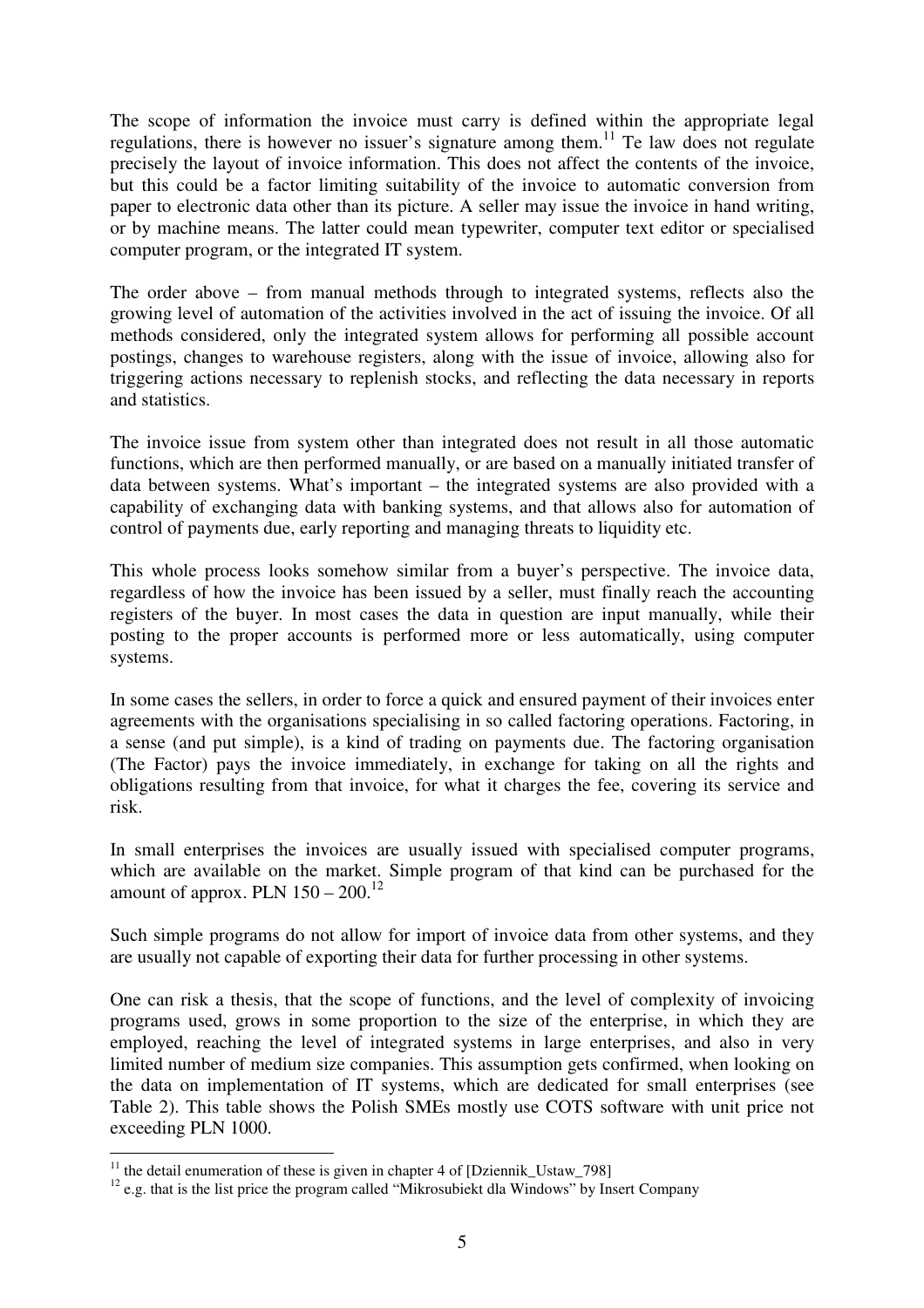| Manufacturer of  | Number of          |
|------------------|--------------------|
| software         | implementations    |
|                  | (thousands, as per |
|                  | end of $2002$ )    |
| <b>Insert</b>    | 163                |
| <b>WA PRO</b>    | 60                 |
| CDN (ComArch)    | 43                 |
| dGCS             | 42                 |
| Matrix           | 21                 |
| <b>Graf Soft</b> | 20                 |
| Kamsoft          | 15                 |

Table 2. Implementations of IT systems in SMEs in Poland by system manufacturer

*Source:DiS Reserach, 2003* 

Assuming that even all IT systems offered by manufacturers quoted in Table 2 will soon become adapted to handling electronic invoices, it would not mean their users would be capable of implementing solutions of that kind, in an easy and profitable way.

SMEs are significantly different than their large counterparts, not only by scope of using IT, but also by the way IT is used there. To some extent, this results from historic reasons, but – in an equal range – this reflects also the nature of operation of an SME. Since it is usually relatively small in size, and it has small number of employees, it becomes managed in a less formalised way. It can also, easier and at a lower cost, adapt to changing market demand.

The IT systems used in SMEs are selected and implemented in a cautious manner, and only when it is required by law (i.e. enforced on them)<sup>13</sup>, or when such an implementations is very likely to result in quick and significant effects (e.g. lowering of direct labour effort). For the latter reason usually the invoicing system is the first IT solution implemented in those enterprises. Later on, widening the scope of automation, these systems evolve into warehouse inventory systems, or into financial and accounting systems.

In most SMEs that way of implementation of IT solutions results in distribution of IT services between various systems, in many cases originating from different suppliers.<sup>14</sup>

#### **5. Electronic invoices in the value chains**

 $\overline{a}$ 

In most cases SMEs are playing the role of suppliers and buyers, members of long chains of flow of value, with large and very large companies at the end. The latter, exploiting their dominant position, are capable of imposing the adoption of IT systems upon their SME

<sup>&</sup>lt;sup>13</sup> the "Patnik" system, enforced on all business and administration in Poland by the ZUS (Nationwide Pension and Helath Insurance Organisation) is a good example of it; it is available in MS Windows version only

 $14$  to the extent this has been caused by the suppliers of integrated system themselves, since for a long time they concentrated on large and very large enterprises, and only after that segment became saturated, they turned to solutions for smaller companies (see: www.sap.pl)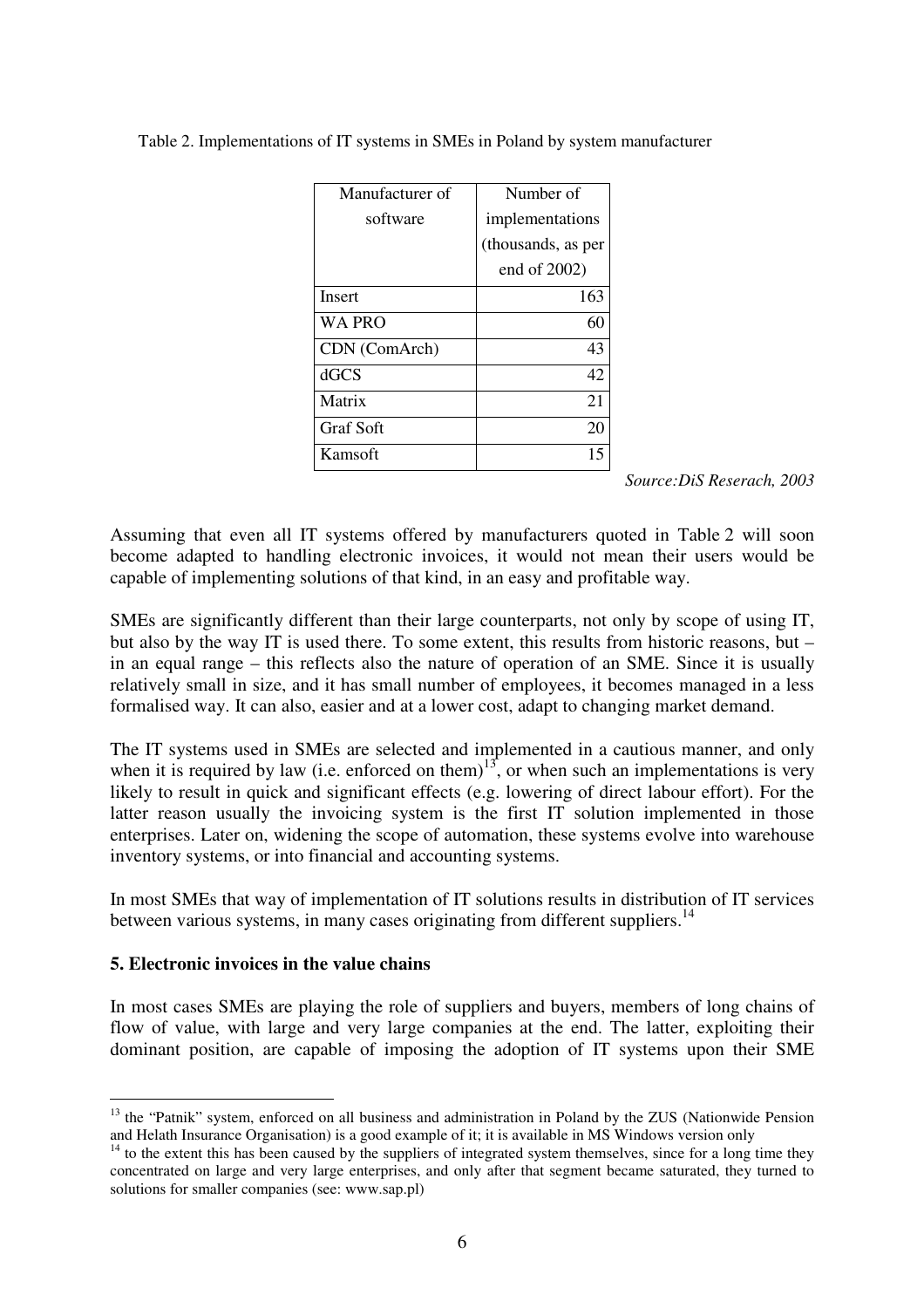partners, just to suit their own interests. This provides some benefits to the large, leaving to the smaller to bear the cost involved.

Bearing that in mind, one can say that the opinions, which limit the results from switching to electronic invoicing to simple savings only, are superficial and, at the same time, seem to show astonishment by the fact that no one is eager to reach for these savings.

It is so despite experts saying the real reasons of that approach are more complicated, and should be sought for somewhere else.<sup>15</sup>

The example chain of value flow links, within which in one way flows the stream of goods and services (and – along with them – the related invoices), while in the opposite direction, flow the stream of money, is shown on picture 1.

Picture 1.

 $\overline{a}$ 

Simple value chain and the flows related



*Source: authors design* 

The possible gains, likely to be achieved by using electronic invoices, within the value chain presented in picture 1, must be perceived wider, also in connection with the flow of payments. That means not only the exchange of electronic invoices, but also – and also electronic in the best case – exchange of documents with the banks. Such systems, within which all participating partners are operating to the strictly agreed formats of data exchanged, are used worldwide since mid-60s.

Systems of that kind, called Electronic Data Interchange Systems (EDI), are relatively inflexible, and require all participants to use software and hardware and telecommunications infrastructure, which to the extent, is closed. For that reason, even when employing Internet as a means of transport, solutions of that kind are expensive and unsuitable for SMEs [see also Fu\_1999].

<sup>&</sup>lt;sup>15</sup> the supplement "*Dobra firma*" (A Good Enterprise) nr 53, to the "*Rzeczpospolita*" daily of 3 March 2006, in an article "Nie chc*ą płaci dużo i narażać sie fiskusowi*" (They do not want to pay much, and to tease tax authorities) says, that a single electronic invoice can provide savings of PLN 2 - 3, adding that with 30 invoices per month the cost of implementation will be higher than possible gains from it; a renown Polish IT expert and chairman of the TI Consulting company, Wiesław Paluszyński, in the short interview published along with the said article, says that there are a number of cases of imprecise law, and also many legal, formal and systemic omissions, which, in Paluszynski's opinion, associate electronic invoices mainly with feeling of fear and risk and not with anything to be gained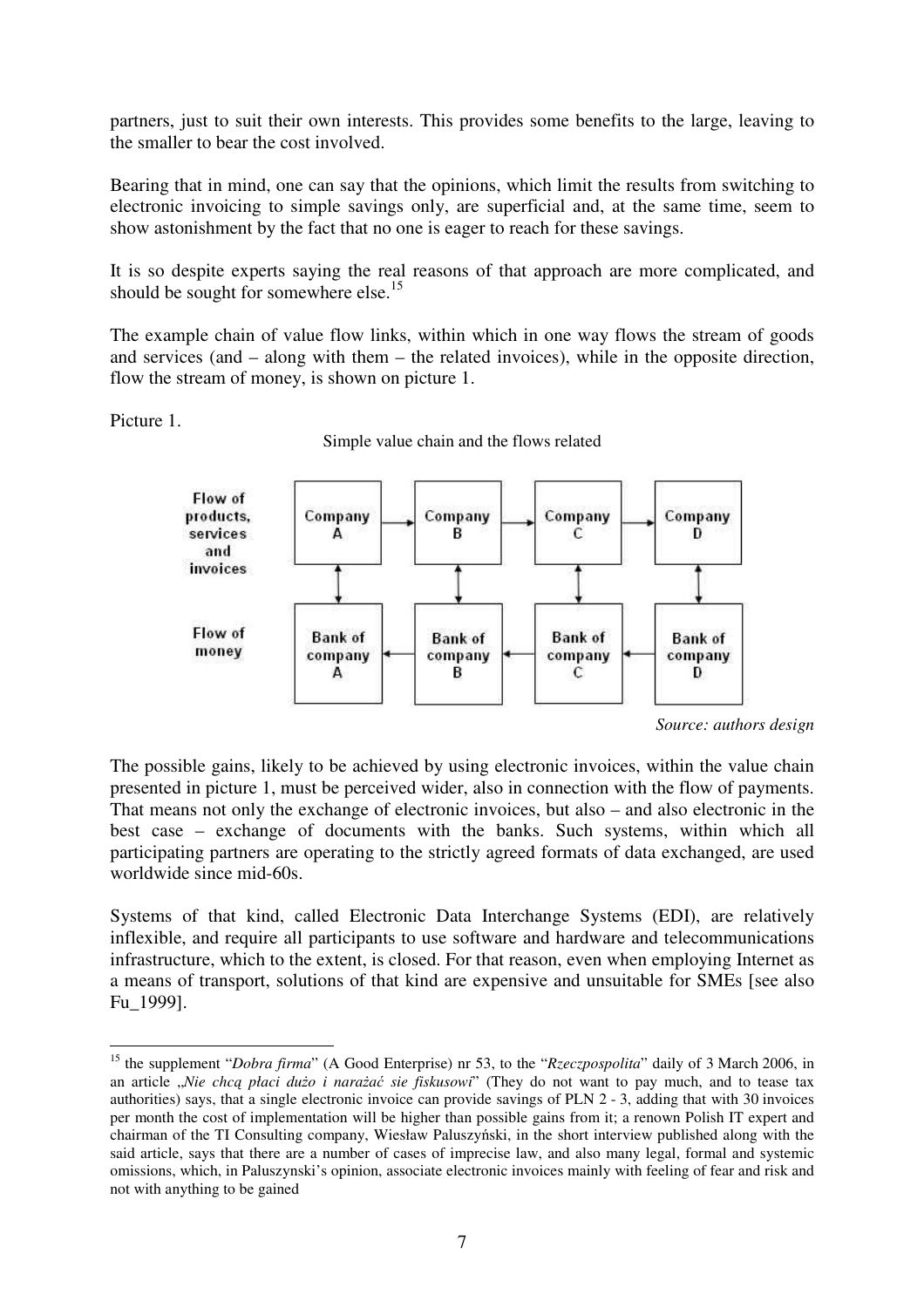The EDI systems can provide a much wider scope of service, going beyond invoices and payments related to them. Usually those systems constitute a composition of complex links and interactions, within which the co-operating parties mutually exchange their production plans (based on electronically received orders), and plans for purchases of raw materials and components. Staffing information and production lines and machines load are other examples of information of that nature.

The function of that complexity can only be performed properly by a system of very high level of internal integration, and closely integrated with partners' systems, and, at the same time, supported by well established procedures, which control the operation of the enterprise as a whole. All those make such a system highly efficient, however for a price of flexibility. That, along with the cost, makes those systems unsuitable for SMEs.

### **6. The Norway Post Office invoice exchange service**

Bearing in mind the complex value chains consist of enterprises of various sizes, of different scope and scale of operation, one can easily come to the conclusion, those enterprises use various invoicing methods and techniques – traditional and electronic. The latter may cover EDI or other methods available. The parties taking part in it are linked by various rules of co-operation, which can not, without significant effort and expenditure, be changed, or adapted to new, wider requirements.

In that light there is a need of a kind of service, capable of performing the exchange of invoices of any shape and format, between all existing and future participants of such a process, while not forcing them to invest into full IT infrastructure required.

That kind of service is offered by Norwegian Post Office (Posten Norge<sup>16</sup>). The architecture of their system is presented on picture 2. The service they provide is universal in nature, and it adds value by converting the formats of invoices, not excluding those in paper form. The format preferred and shape of invoice for each user registered with the system is recorded in its customer database, which tells it about what exact format is suitable for invoices of any particular user. The service in question, named eFaktura, is being offered by Norwegian Post Office as based on its extended EDI services, which it provides for nearly 10 years now.

The eFaktura system not only does convert one kind of electronic invoice into another, but serves also paper invoices. These, when received, are converted to electronic form, and supplied to the receiver in the format required, and vice versa – the Post Office prints out the invoices received electronically, and delivers them via standard postal delivery services to the users of the system requiring that.

The users are charged for the service performed for them. According to Norwegian Post Office, the user of the system can reach savings of  $30 - 50\%$ .

Coming back to the deliberations on invoices in value chains, one can say the service as provided by Norwegian Post Office is exactly what Poland lacks, and what, if implemented also in Poland, would allows users to enjoy a swift exchange of electronic invoices without spending anything on the IT infrastructure of their own.

 $\overline{a}$ <sup>16</sup> www.posten.no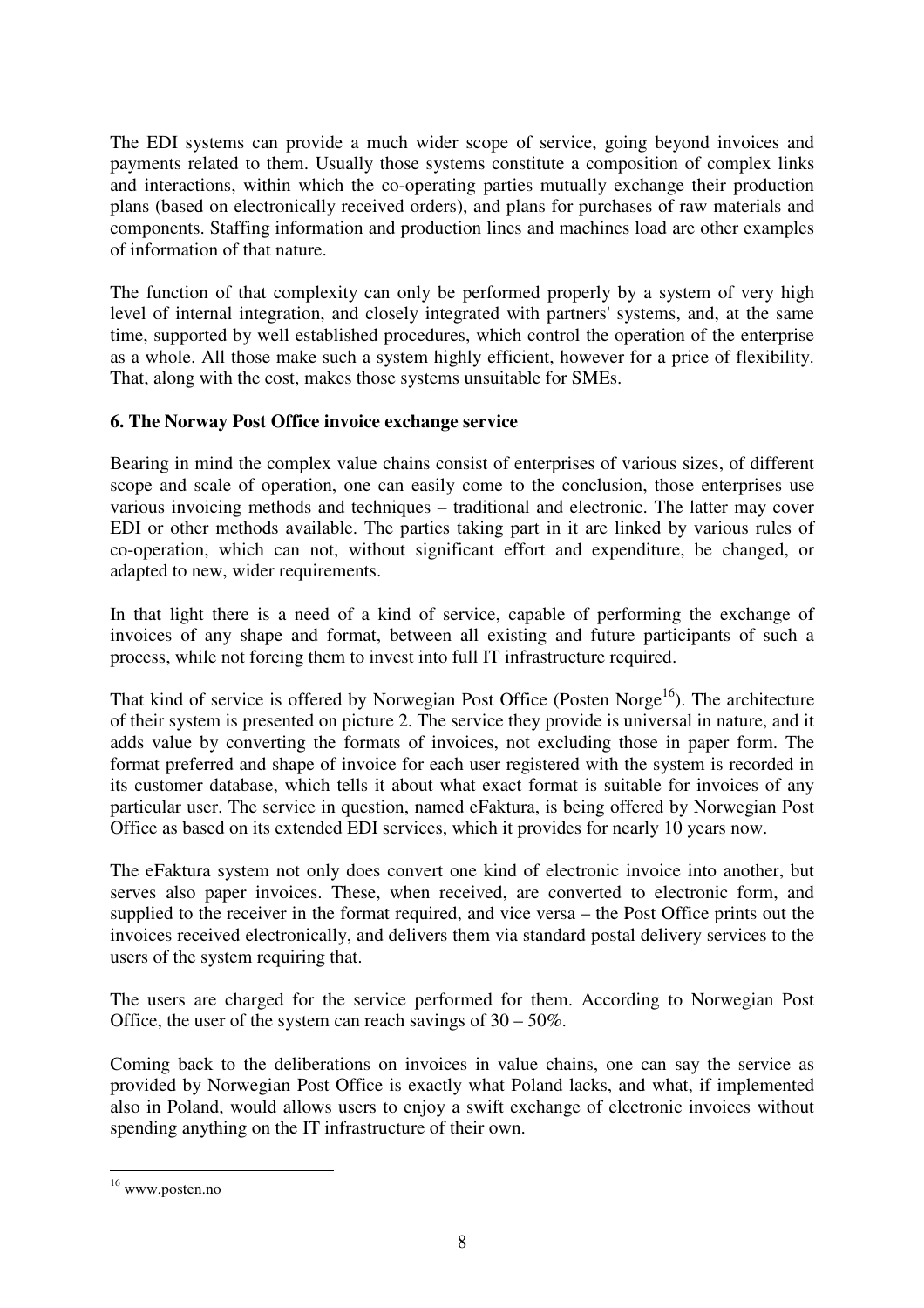Picture 2. The architecture of an invoice service of Norwegian Post Office



*Source: authors design based on [Engel-Flechsig\_2003]* 

After applying the facilities available in a Norwegian system to the scheme of value chains and payments from picture 1, it converts into what is presented on picture 3.

Picture 3. The value chain with central invoice exchange



*Source: authors design* 

The system shown on picture 3 may be further extended with services provided by factoring organisation, and in this case the possibility to exchange invoices and other payment documents becomes obvious.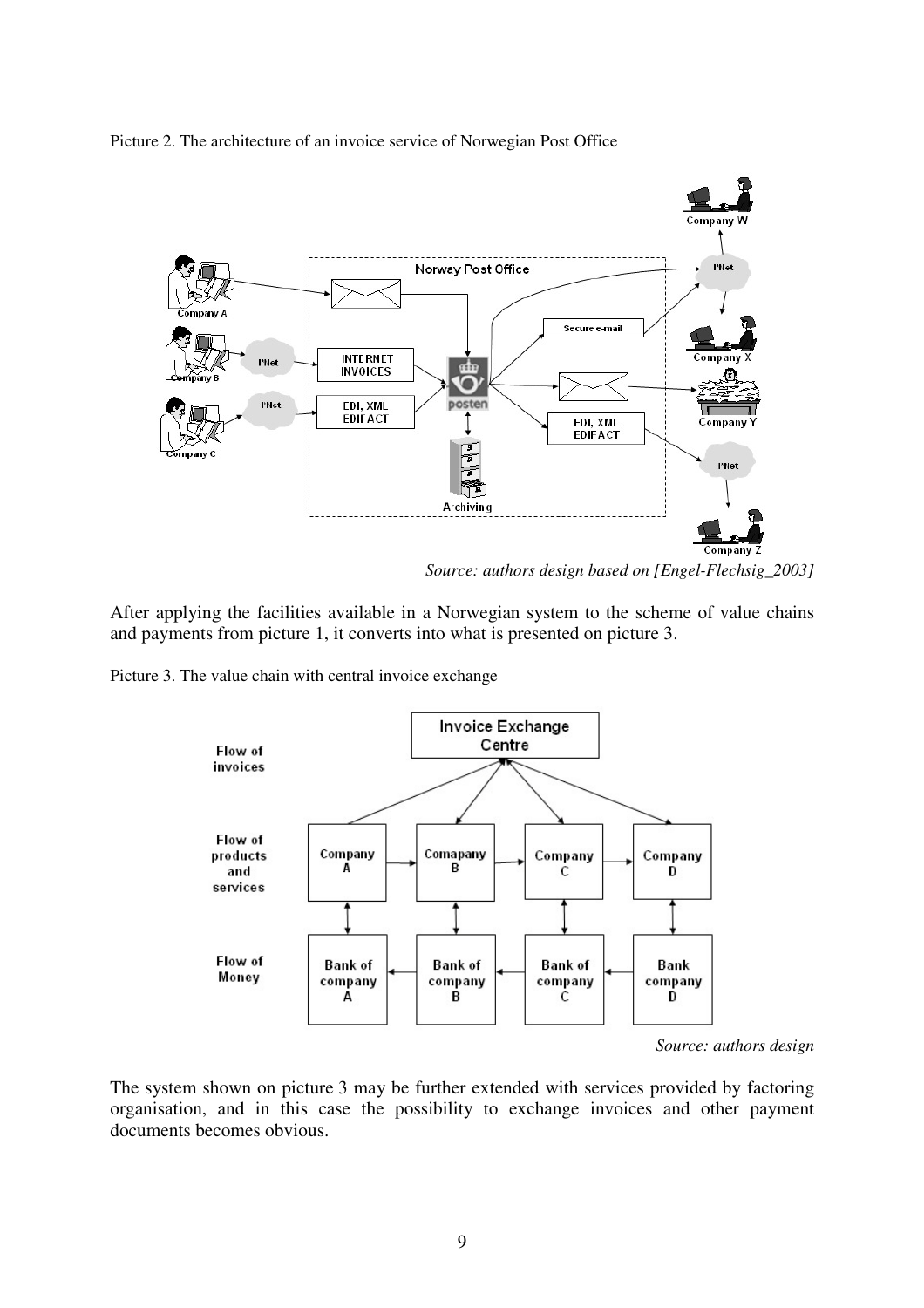Having these facilities available one could go even further and attempt to serve also the flow of manufacturing floor documentation, like production plans and orders, exactly as large enterprises do it, using EDI. That would enable the SMEs to use, on their level of requirements, the organisation system based on "Just in Time" principle, available now – due to high cost and organisational regimes – to large enterprises only.

The Norwegian solution seems to be almost natural extension to the possibilities of invoice exchange, created in Poland by the Resolution of Ministry Finance [Dziennik\_Ustaw\_1119].

The service in question could be provided in Poland by e.g. National Clearing Chamber, an organisation with wide experience in exchange of payments between banks, and also in computer processing of mass paper documents. The service could be also provided by one of service companies, well experienced in providing an EDI service, like ComArch.

This however can not be accomplished in current legal situation, since Polish regulations do not clearly state, whether an once signed electronic invoice can be re-signed again by an intermediary, who does conversion of the invoice from one format to another. It seems that in contrary to the e-invoicing regulations of the Old EU states, which are open to inevitable future developments, the Polish regulations are inflexible and suitable only for current needs. By their excessive restrictiveness they will make it difficult to develop of value chains on the EU-wide scale.

One can be sure, that availability in Poland of a solution similar to the one used in Norway, would become a real factor not only speeding up the process of introduction of electronic invoices, but – most of all – allowing for gaining significant savings on that.

# **7. Close**

This paper presents the concept of making the electronic invoices more popular or  $-$  in a wider sense – to enable for exchange of other documents and information flowing in both directions within value chains. The solution proposed here does not need any investment in proprietary IT infrastructure of prospective users of the system. The costs imposed on them would only be a function of intensity of usage of the system, what makes this solution especially suitable for small and medium size enterprises.

The concept presented here can be perceived from the classical value chain perspective, as it is understood in [Porter 1995], where it reflects mainly the purchase – manufacture – sell model. One can also relate it to the more modern views on value chains, like those presented in [Kaplinsky\_2003], where the beginning of such a chain coincides with the product design stage. One can go even further and apply to this research the concept of "value strems", as presented in [Womack\_2002].

There seems to be no doubt, electronic invoices will find their place in Polish economy, and one can hope this will be after all done in a way allowing for easy, cheap and straightforward exchange of electronic invoices, both - domestic and international. The enterprises of today, whether small or large, must realise they are parts of multiple chains of co-operation. As Martin Haffner says in his [Haffner\_2005] work: "*Clearly, a firm's success in developing and sustaining a competitive advantage depends not only on its own value chain, but on its ability to manage the value system of which it is a part.*"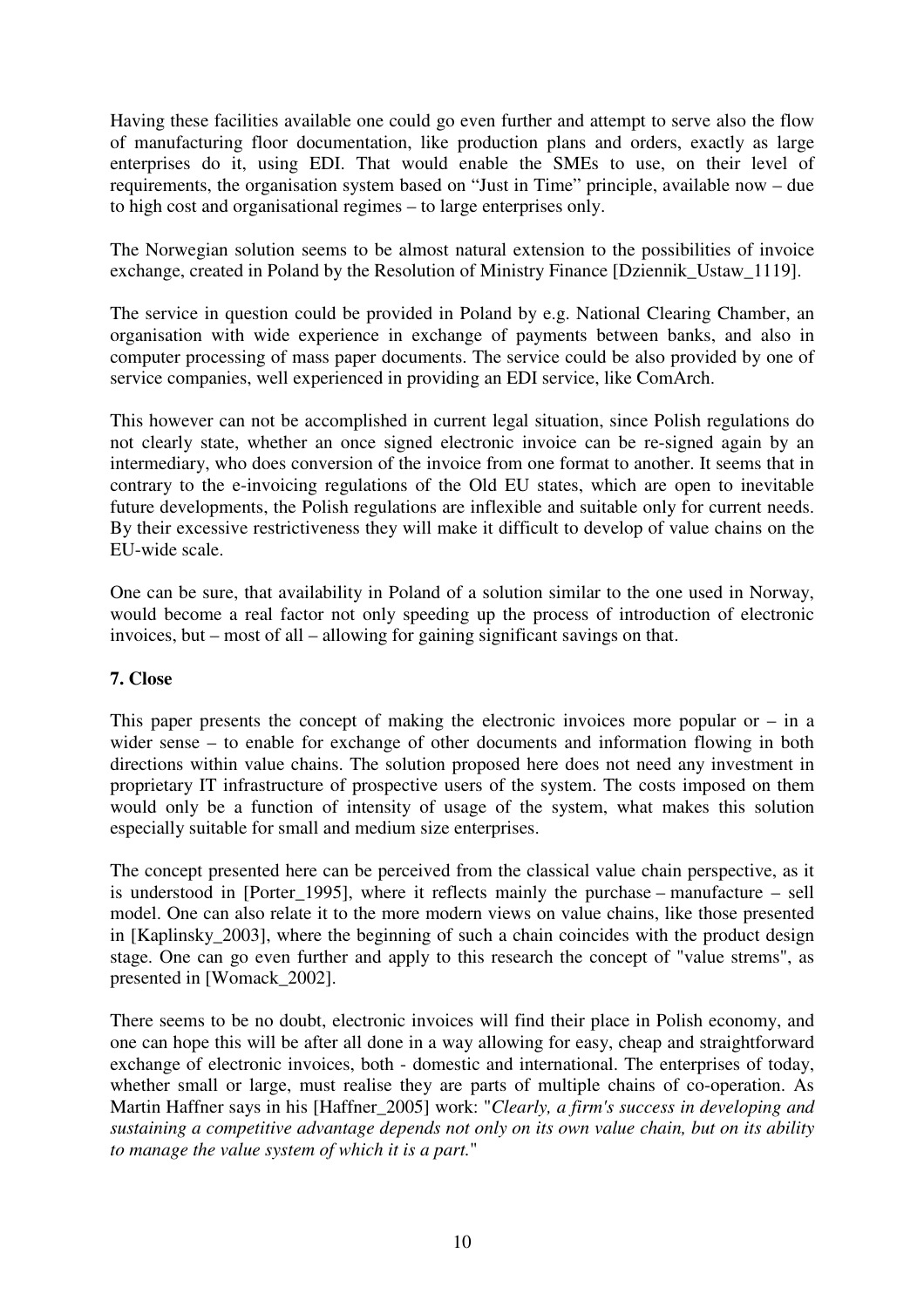# **Literatura**

| [Bankier_2005]        | Małe i średnie firmy kołem napędowym polskiej gospodarki, Report of                                                           |
|-----------------------|-------------------------------------------------------------------------------------------------------------------------------|
|                       | Financial Portal Bankier.pl, November 2005                                                                                    |
| $[Dec_2 2005]$        | Dec, Łukasz, Dokumenty rozliczeniowe przesyłaj<br>e-mailem",<br>"Rzeczpospolita" daily – "Dobra firma" supplement, 14/10/2005 |
| [Dziennik_Ustaw_798]  | Rozporządzenie Ministra Finansów z dnia 25 maja 2005 w sprawie                                                                |
|                       | zwrotu podatku niektórym podatnikom, zaliczkowego zwrotu podatku,                                                             |
|                       | wystawiania faktur, sposobu ich przechowywania oraz listy towarów i                                                           |
|                       | usług, do których nie mają zastosowania zwolnienia od podatku od                                                              |
|                       |                                                                                                                               |
|                       | towarów i usług, Dziennik Ustaw nr 95, poz. 798                                                                               |
| [Dziennik_Ustaw_1119] | Rozporządzenie Ministra Finansów z dnia 14 lipca 2005 w sprawie                                                               |
|                       | wystawiania oraz przesyłania faktur w formie elektronicznej, a także                                                          |
|                       | przechowywania oraz udostępniania organowi podatkowemu lub                                                                    |
|                       | organowi kontroli skarbowej tych faktur, Dziennik Ustaw nr 133, poz.<br>1119                                                  |
| [Dziennik_Ustaw_1807] | Ustawa z 2 lipca 2004 o swobodzie działalności gospodarczej,                                                                  |
|                       | Dziennik Ustaw nr 173, poz. 1807                                                                                              |
| [EEC_77/388]          | Sixth Council Directive 77/388/EEC of 17 May 1977 on the                                                                      |
|                       | harmonization of the laws of the Member States relating to turnover                                                           |
|                       | taxes - Common system of value added tax: uniform basis of assessment,                                                        |
|                       | Official Journal of European Economic Community L 145, 13/06/1977                                                             |
| [Engel-Flechsig_2003] | Engel-Flechsig, Stephan, Salmi, Heli, Dechamps, Alan, El-Khoury,                                                              |
|                       | Mounir, Report and Recommendations Of CEN/ISSS e-Invoicing Focus                                                              |
|                       | Group on Standards and Developments on electronic invoicing relating                                                          |
|                       | to VAT Directive 2001/115/EC, Comité Européen de Normalisation,                                                               |
|                       | 2003                                                                                                                          |
| [EU_1999/93/EC]       | DIRECTIVE 1999/93/EC of the European Parliament and the Council                                                               |
|                       | of 13 December 1999 on a Community framework for electronic                                                                   |
|                       | signatures, Official Journal of the European Communities, L13/12,                                                             |
| $[EU_2001/115/EC]$    | 19/1/2000<br>COUNCIL DIRECTIVE 2001/115/EC of 20 December 2001 amending                                                       |
|                       | Directive 77/388/EEC with a view to simplifying, modernising and                                                              |
|                       | harmonising the conditions laid down for invoicing in respect of value                                                        |
|                       | added tax, Official Journal of the European Communities, L15/24,                                                              |
| [EU_2003/361/EC]      | 17/1/2002<br>COMMISSION RECOMMENDATION of 6 May 2003 concerning the                                                           |
|                       | definition of micro, small and medium-sized enterprises, Official Journal                                                     |
|                       | of the European Union, L124, vol.46, 20/5/2003                                                                                |
| [EU_2006/120]         | REPORT on the operation of Directive 1999/93/EC on a Community                                                                |
|                       | <i>framework for electronic signatures, Commission of the European</i>                                                        |
|                       | Communities, COM(2006) 120, Brussels, 15/3/2006                                                                               |
| $[Fu_1999]$           | Fu, Shiwa, et al., A Practical Approach to Web-Based Internet EDI,                                                            |
|                       | IBM T.J. Watson, Research Centre, Yorktown Heights, 1999                                                                      |
| [Hafner_ $2005$ ]     | Hafner, Martin, The Akogrimo Consolidated Value Chain - Business<br>Modelling Framework, University of Hohenheim, 2005        |